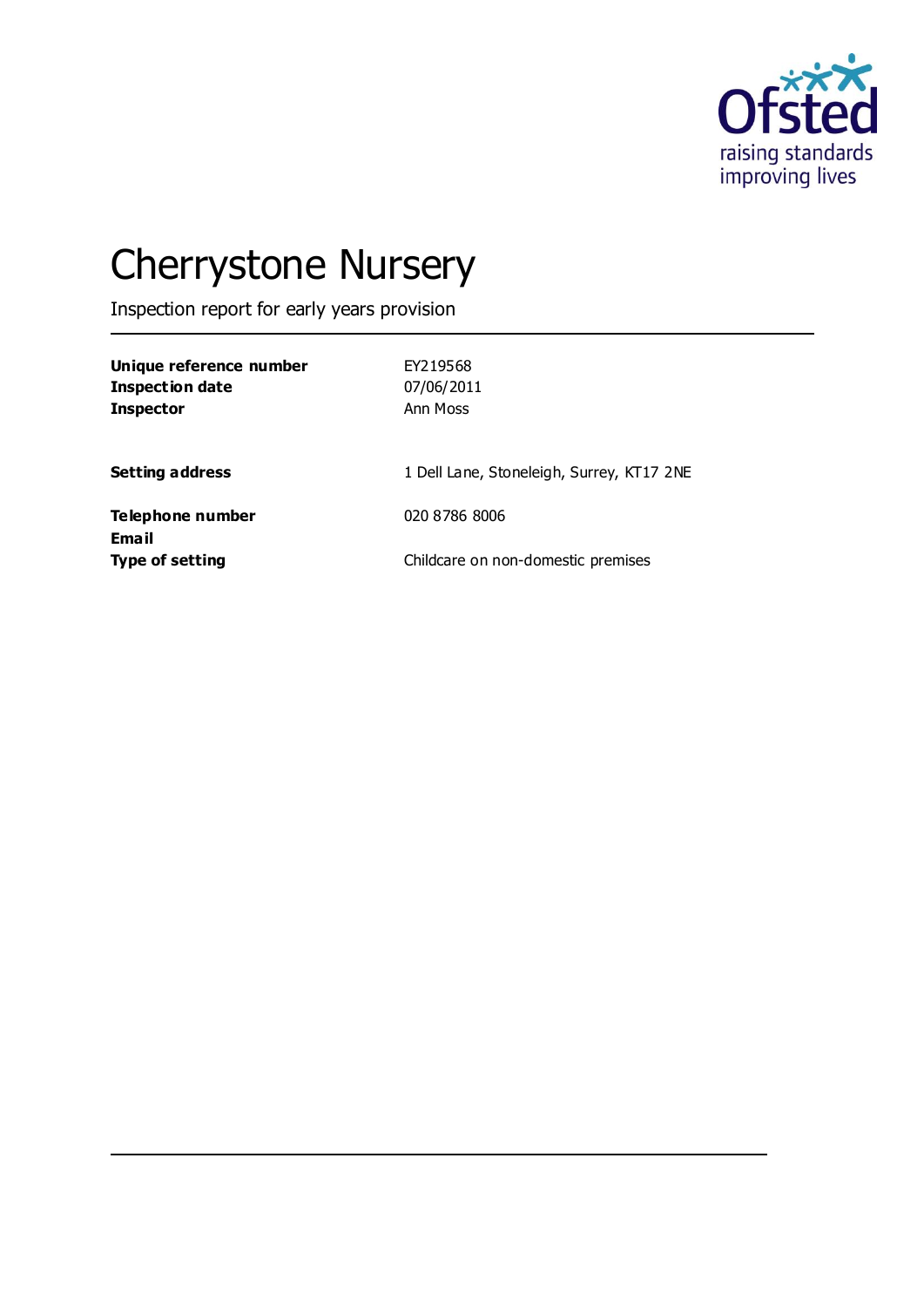The Office for Standards in Education, Children's Services and Skills (Ofsted) regulates and inspects to achieve excellence in the care of children and young people, and in education and skills for learners of all ages. It regulates and inspects childcare and children's social care, and inspects the Children and Family Court Advisory Support Service (Cafcass), schools, colleges, initial teacher training, work-based learning and skills training, adult and community learning, and education and training in prisons and other secure establishments. It assesses council children's services, and inspects services for looked after children, safeguarding and child protection.

If you would like a copy of this document in a different format, such as large print or Braille, please telephone 0300 123 1231, or email enquiries@ofsted.gov.uk.

You may copy all or parts of this document for non-commercial educational purposes, as long as you give details of the source and date of publication and do not alter the information in any way.

T: 0300 123 1231 Textphone: 0161 618 8524 E: enquiries@ofsted.gov.uk W: [www.ofsted.gov.uk](http://www.ofsted.gov.uk/)

© Crown copyright 2011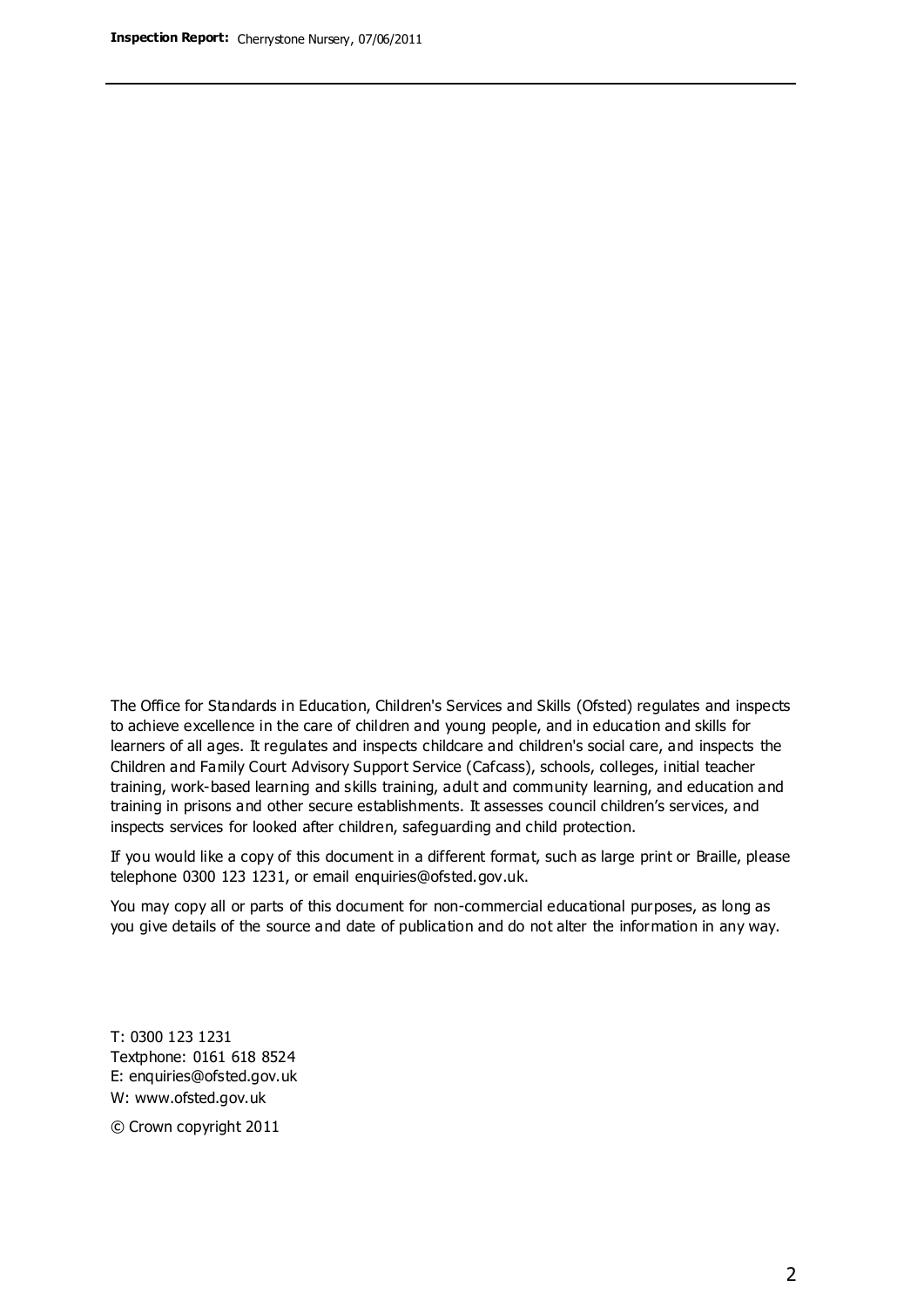## **Introduction**

This inspection was carried out by Ofsted under Sections 49 and 50 of the Childcare Act 2006 on the quality and standards of the registered early years provision. 'Early years provision' refers to provision regulated by Ofsted for children from birth to 31 August following their fifth birthday (the early years age group). The registered person must ensure that this provision complies with the statutory framework for children's learning, development and welfare, known as the *Early* Years Foundation Stage.

The provider must provide a copy of this report to all parents with children at the setting where reasonably practicable. The provider must provide a copy of the report to any other person who asks for one, but may charge a fee for this service (The Childcare (Inspection) Regulations 2008 regulations 9 and 10).

Please see our website for more information about each childcare provider. We publish inspection reports, conditions of registration and details of complaints we receive where we or the provider take action to meet the requirements of registration.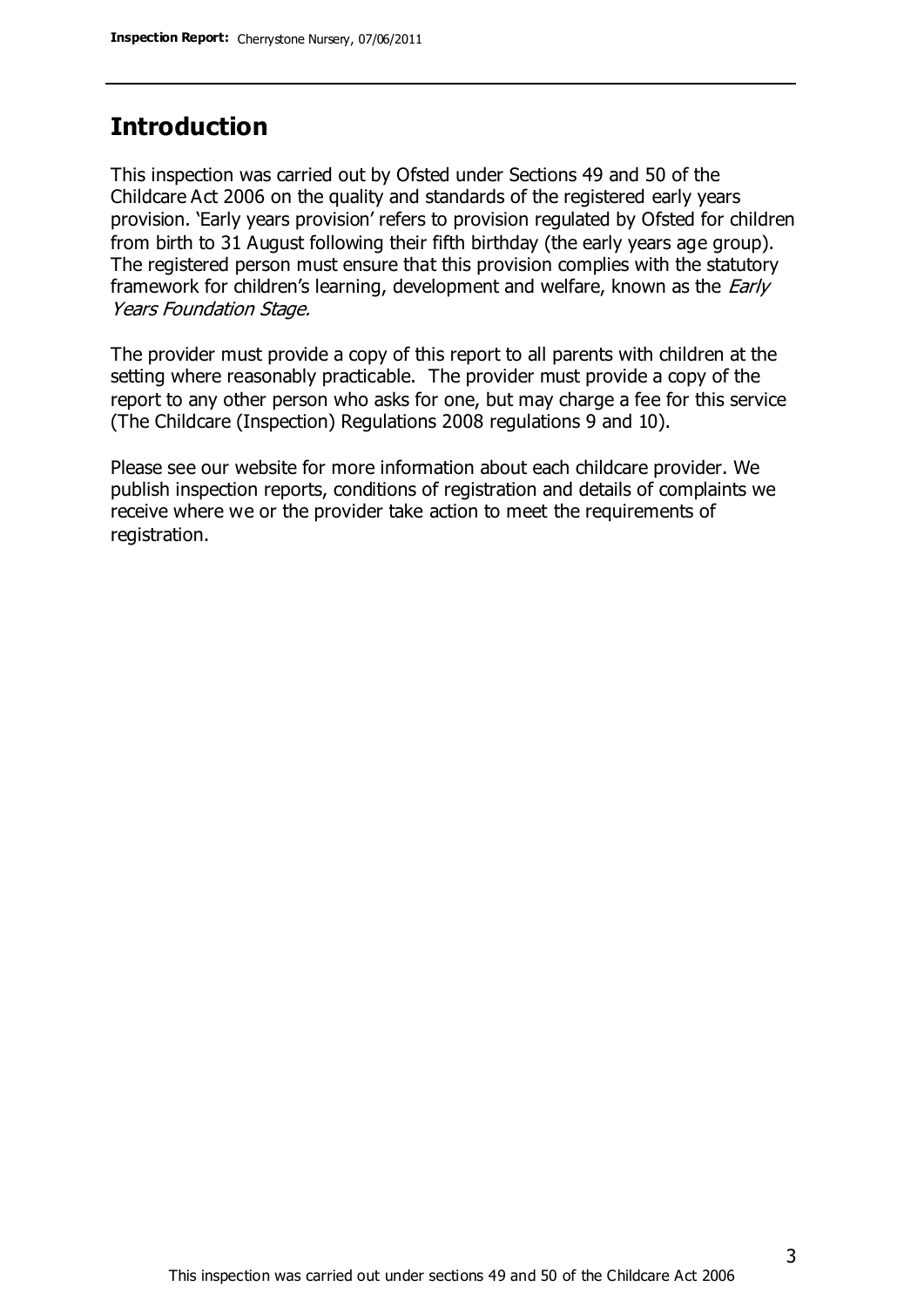## **Description of the setting**

Cherrystone Nursery has been part of Cherry Childcare since August 2001. The nursery has been established in Stoneleigh, Surrey since the late 1980's. The building has been converted from a disused dairy. Children have access to age appropriate, designated rooms for quiet activities, messy play and sleeping. There is a large, fully enclosed outdoor play area. The nursery serves the local community and surrounding areas. Opening times are Monday to Friday from 7:30am to 6:15pm all year round, excluding Christmas and Bank holidays.

The nursery is registered on the Early years Register to care for a maximum of 94 children in the early years age group. There are currently 122 children on roll who attend a variety of sessions. The nursery has procedures in place for caring for children with special educational needs and/or disabilities and/or English as an additional language.

There are 19 members of staff who work with the children, 18 of whom have a relevant childcare qualification. The setting receives support from the local authority through an early years advisor.

### **The overall effectiveness of the early years provision**

Overall the quality of the provision is good.

Children enjoy their time in this stimulating care and learning provision. Staff offer a fully inclusive environment, that recognises the uniqueness of every child, and all children take some responsibility for their own learning and welfare. Selfevaluation clearly identified the setting's strengths and areas for development. There is an excellent action plan for the future development of the provision that demonstrates a commitment and vision for continuous improvement. Children benefit from a dedicated staff team who are keen to provide good quality service for all. The arrangements for all required documentation are mostly effective.

## **What steps need to be taken to improve provision further?**

To meet the specific requirements of the EYFS, the registered person must:

review the risk assessment, at least once a year or more frequently where the need arises. 27/06/2011

To further improve the early years provision the registered person should:

improve the system in place to inform parents of any incidents or injuries to children sustained by them whilst in the care of the setting and any first aid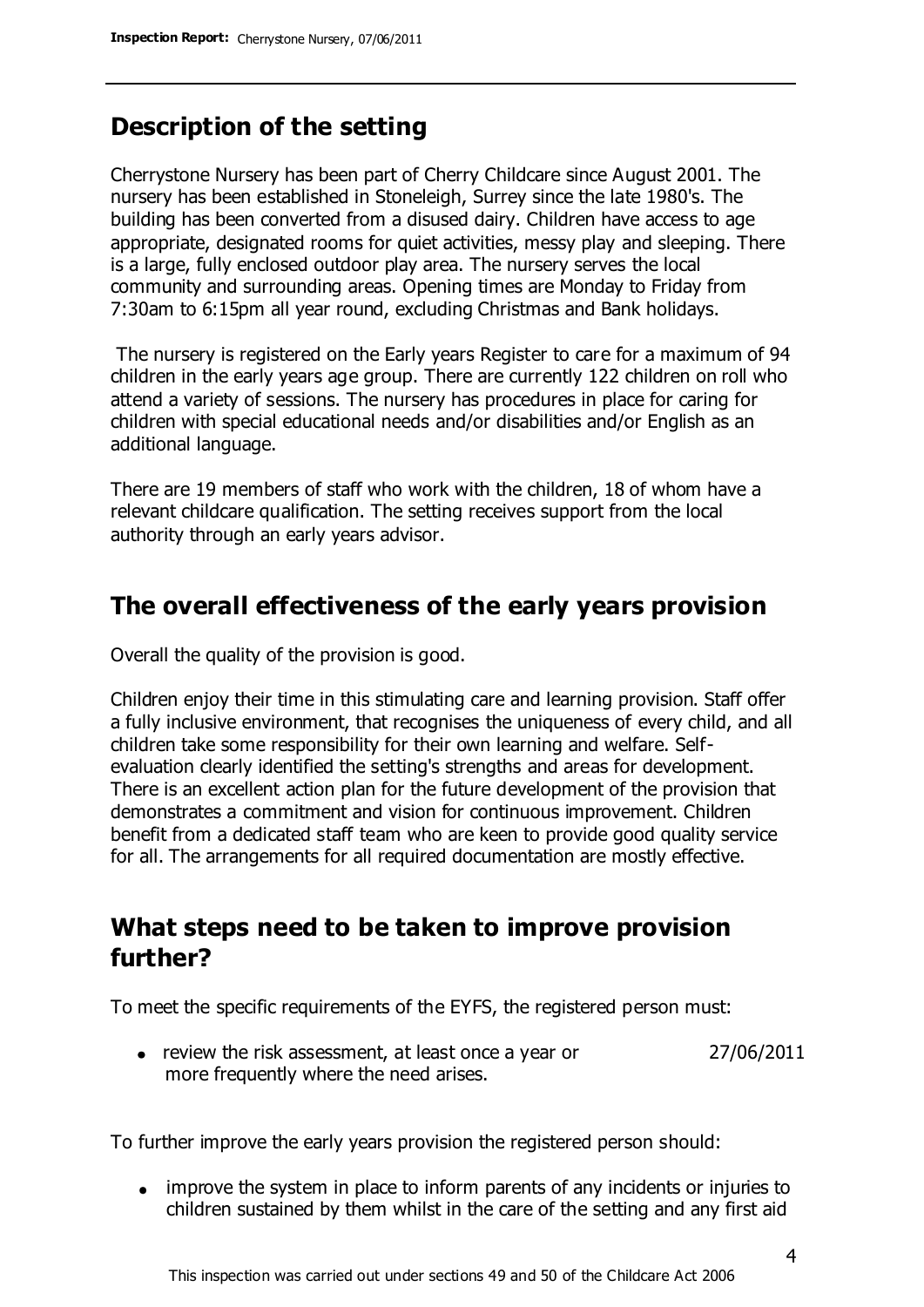treatment that was given

- improve the systems of observation and assessment to effectively identify learning and achievements in order to fully support children's learning and development
- improve induction training with particular regard to students to help them understand how the provision operates and their role within it.

## **The effectiveness of leadership and management of the early years provision**

The setting gives high priority to safeguarding children. Clear robust systems for recruitment and vetting ensure all children are cared for by a suitable and well qualified staff team. A suitable induction programme means that staff implement policies and procedures effectively in practice however, the induction programme for students is not so robust. Staff have a comprehensive awareness of safeguarding issues, are well trained and know what steps to take if they have a concern. All the required records that promote children's health, safety and wellbeing are in place. The vast majority of staff hold a valid first aid certificate and accidents and incidents are recorded appropriately however, the procedure for sharing such information with parents is inconsistent. Comprehensive risk assessments are in place and mostly detailed attention to safety issues ensure that the environment is safe and suitable for children who attend. However, staff do not complete annual reviews. This is a specific legal requirement. Good use is made of resources at the setting. Staff work well together as a team and are deployed effectively to ensure children benefit from a good level of support. Space and equipment is organised to create a welcoming and stimulating learning environment where children have access to good quality resources indoors and out.

The management team communicates a clear vision of the setting that motivates staff to provide a good quality service to children. Self-evaluation reflects rigorous monitoring of the services and results in clear targets for development that lead to sustained improvements in outcomes for children. For instance, improvements in the outdoor area have significantly increased opportunities for children to develop skills in this area. Equality of opportunity is well promoted for instance, staff provide modelling dough made with rice flour to ensure all the children can be included in all the activities. The procedures for identifying and assessing additional needs are secure. Partnerships with parents and carers are good and there is excellent two-way communication on a day-to-day basis as well as frequent opportunities to discuss children's progress. Parents express high levels of satisfaction, although some are unaware of the nursery's policies and procedures. The setting works closely with other relevant professionals and partners such as the local authority early years advisors. This ensures children benefit from good quality, cohesive care and learning experiences.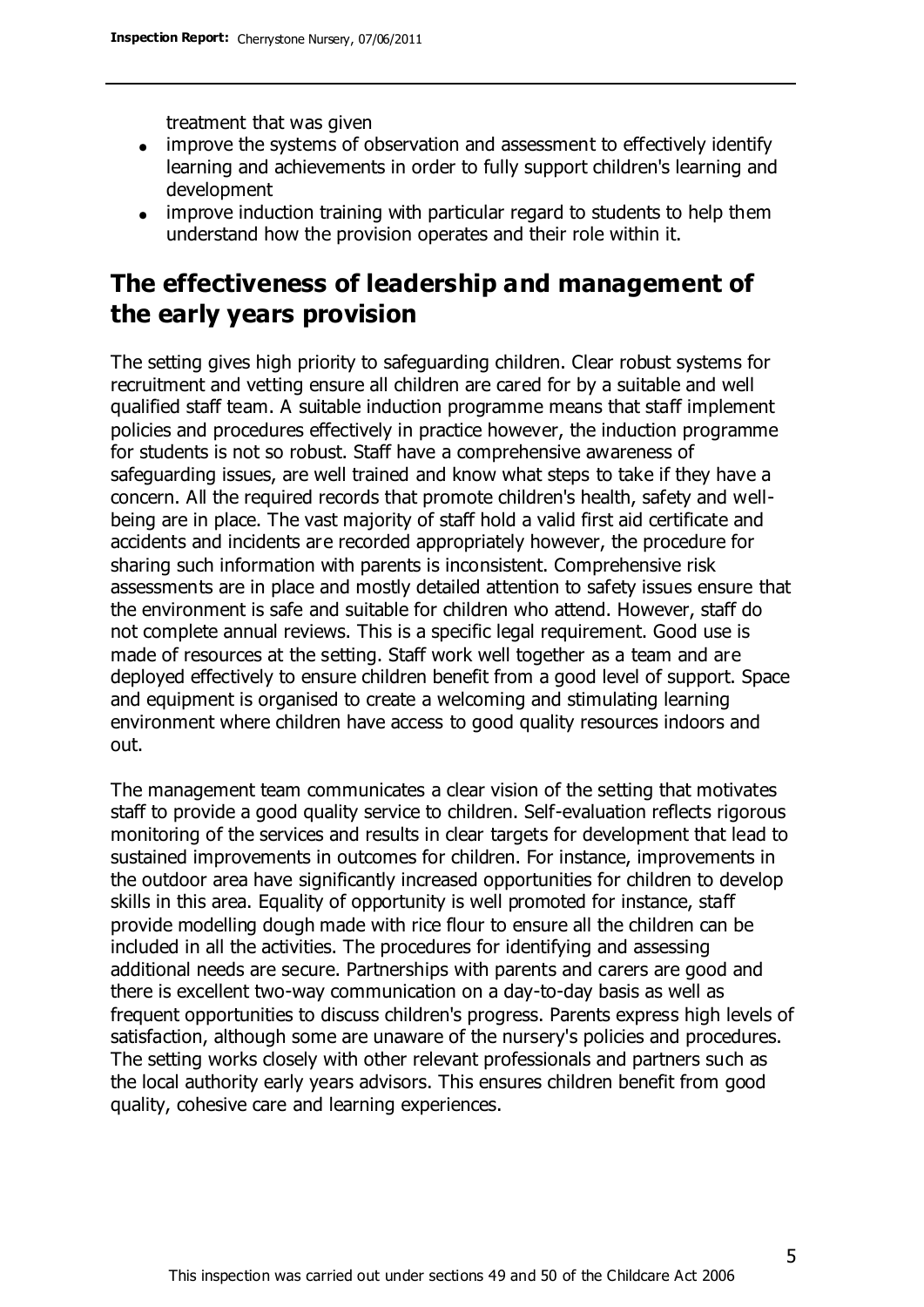## **The quality and standards of the early years provision and outcomes for children**

Children show a strong sense of security and settle quickly when they arrive each day. They form close bonds with key staff that know them extremely well and relationships are secure. Staff place emphasis on facilitating a safe, secure environment so that children can move around freely wherever possible and develop their skills in independence for instance, by a process of self-registration indoors and out. Children become more independent with appropriate boundaries as they make choices about what they want to do and select resources for themselves. They adopt simple good hygiene routines as they wash their own hands at low sinks after messy play and before eating. Staff use tools such as pictorial clues to enable children to make healthy choices at snack time, and children enjoy serving themselves snacks of fresh fruit and pouring their own drink from suitably sized jugs. Staff have a comprehensive understanding of children's individual health, dietary and religious needs which ensures they are met to a very good standard.

Staff support babies while they play with treasure baskets, which amuse and interest them. Nursery rhyme tapes are played and staff sing along to the songs and shake toys in time to the music, to engage their attention. Babies are well supported as they develop their physical skills, furnishings support babies from 'sitters' to developing early walking skills. Their individual feeding and care routines are clearly maintained.

Children are extremely happy and settled and demonstrate this with lots of smiles and chatter throughout the session. They show a good level of engagement as they take part in a wide variety of activities and experiences that support their development and learning. Staff in each room complete their own planning. They make regular observations and assessments of children's achievements. However, children do not benefit from personalised planning that takes account of the environment, individual learning styles and next steps to enable them to build on their interests and skills and help them make significant gains in their development. Children show good levels of engagement in the activities provided and good staff support means all children benefit from a balance of individual play and group activities. Children show interest and listen well during story time. They count and solve simple problems during every day activities and routines, working out how much fruit they can take, ensuring that there is enough for all their friends. Children with English as an additional language are sensitively supported to join in and share their feelings. Children enjoy making marks as they play and chalk round their bodies during outside play. They develop skills for the future as they use the CD players, inserting a CD and confidently plugging in headphones themselves. They show concern and willingly pass the headphones to a friend who is waiting. They show excitement and agility as they play in the soft play room. Children take supervised risks as they ride tricycles and climb on the climbing equipment in order to further develop and perfect their skills. Children progress well in the warm and inclusive environment and thoroughly enjoy their time in the setting.